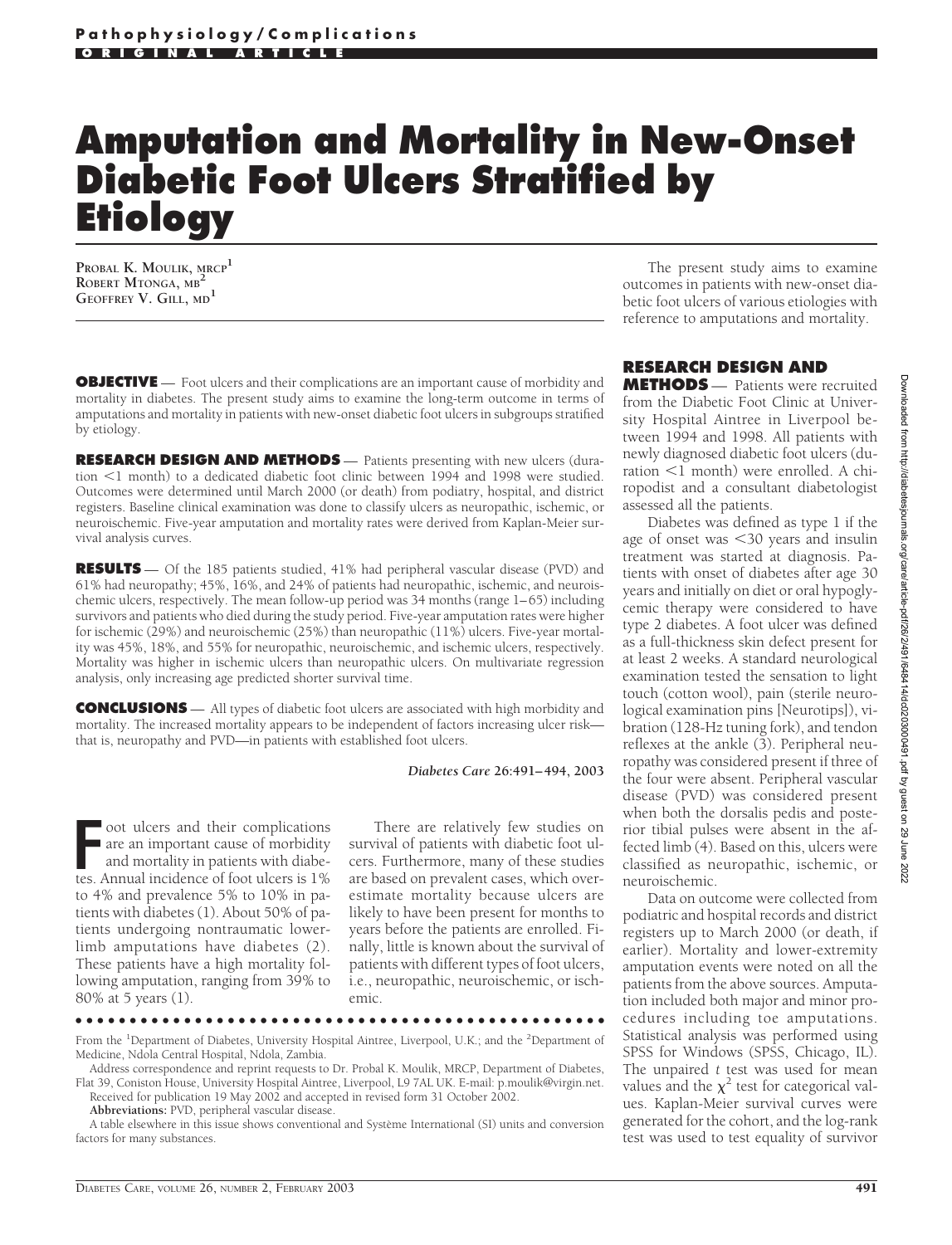*Outcome in diabetic foot ulcers*



10 years) than those remaining alive  $(63 \pm 13 \text{ years}; P \leq 0.01)$ . Mortality rates remained similar in both sexes and types of diabetes (Table 1). Again, patients with PVD and ischemic ulcers had a significantly worse outcome, with a mean survival period of 41 months and a 5-year mortality rate of 56%. Five-year mortality was higher in patients who had amputation (47%) than in those without (43%), though this was not statistically significant (Table 3 and Fig. 3)

be older at presentation (mean age 71  $\pm$ 

Cause of death could be ascertained in 26 patients who died in our hospital. Cardiac and cerebrovascular diseases accounted for the majority of deaths (38%), followed by pneumonia (27%), emphy-

**Table 1—***Characteristics at baseline of patients in relation to subsequent mortality*

functions between the various groups. Multinomial and forward stepwise Cox linear regression analysis was used to test for associations between risk factors and outcomes.

**RESULTS** — Between 1994 and 1998, a total of 185 patients with new ulcers were seen at the Diabetic Foot Clinic (Fig. 1). Of these patients, 118 (64%) were male. The mean age  $(\pm$  SD) at presentation was  $65 \pm 13$  years (range 25–93). The majority of patients had type 2 diabetes (84%), whereas 10% had type 1 diabetes (in the remaining 6%, diabetes type was uncertain from the records). Neuropathy and PVD were present in 113 (61%) and 76 (41%) patients, respectively. Based on this, ulcers were classified as neuropathic, ischemic, and neuroischemic in 83 (45%), 44 (24%), and 30 (16%) subjects, respectively. In 28 patients (15%), there was neither clinical neuropathy nor PVD by the study criteria (Table 1).

The median follow-up period was 28 months (range 1–65), including survivors and patients who died during the study period. A total of 30 patients (17%) had amputations, giving a crude amputation rate of 16%. Mean time free of amputation was 58 months, and the 5-year amputation rate was 19% for the whole group. Patients with PVD had a significantly higher 5-year amputation rate than those without PVD  $(P = 0.02)$ . The 5-year amputation rates were higher for ischemic (29%) and neuroischemic (25%) ulcers than neuropathic ulcers (11%) (Table 2 and Fig. 2).

Mortality trends were also assessed in

|               | Total       | Alive (%)   | Dead $(\%)$   |  |
|---------------|-------------|-------------|---------------|--|
| Patients (n)  | 185         | 133 (72)    | 52(28)        |  |
| Age (years)   | $65 \pm 13$ | $63 \pm 13$ | $71 \pm 10^*$ |  |
| <b>Sex</b>    |             |             |               |  |
| Male          | 118         | 83 (70)     | 53 (30)       |  |
| Female        | 67          | 50 (75)     | 17(25)        |  |
| Diabetes      |             |             |               |  |
| Type 1        | 19          | 14(74)      | 5(26)         |  |
| Type 2        | 155         | 110(71)     | 45(29)        |  |
| Unclassified  | 11          | 9(82)       | 2(18)         |  |
| Ulcer type    |             |             |               |  |
| Neuropathic   | 83          | 62(75)      | 21(25)        |  |
| Ischemic      | 44          | 24(55)      | 20(46)        |  |
| Neuroischemic | 30          | 24(80)      | 6(20)         |  |
| Other         | 28          | 23(82)      | 5(18)         |  |

Data are  $n$  (%) or means  $\pm$  SD.  $*P$  < 0.01.

the same period. Fifty-two patients had died, the mean survival period being 50 months and the 5-year mortality rate 44% for the entire group. Patients who died during subsequent follow-up tended to

sema (8%), malignancy (12%), septicemia (12%), and renal failure (4%).

On multinomial regression analysis, among the variables, only age predicted mortality and none was independently re-

| Table 2-Five-year amputation rates and time to amputation |  |  |
|-----------------------------------------------------------|--|--|
|                                                           |  |  |

|                    | Cases<br>(n) | Amputation<br>(n) | Time to<br>amputation<br>(months) | 5-year<br>amputation<br>rate $(\%)$ |
|--------------------|--------------|-------------------|-----------------------------------|-------------------------------------|
| Overall            | 185          | 30                | 58 (55–61)                        | 19                                  |
| Ulcer type         |              |                   |                                   |                                     |
| Neuropathic (N)    | 83           | 8                 | $62(58-65)*$                      | $11+$                               |
| Neuroischemic (NI) | 30           |                   | $54(44-62)$                       | 25                                  |
| Ischemic (I)       | 44           | 11                | 52 (44-60) *§                     | 298                                 |
| Other              | 28           | 4                 | $50(44-55)$                       | 22                                  |

Data are means (95% CI) unless noted otherwise.  $*P = 0.06$  for N vs. NI;  $\dagger P = 0.05$  for N vs. NI;  $\dagger P = 0.06$ for N vs. I;  $\$P \le 0.05$ ; ||four-year amputation rate.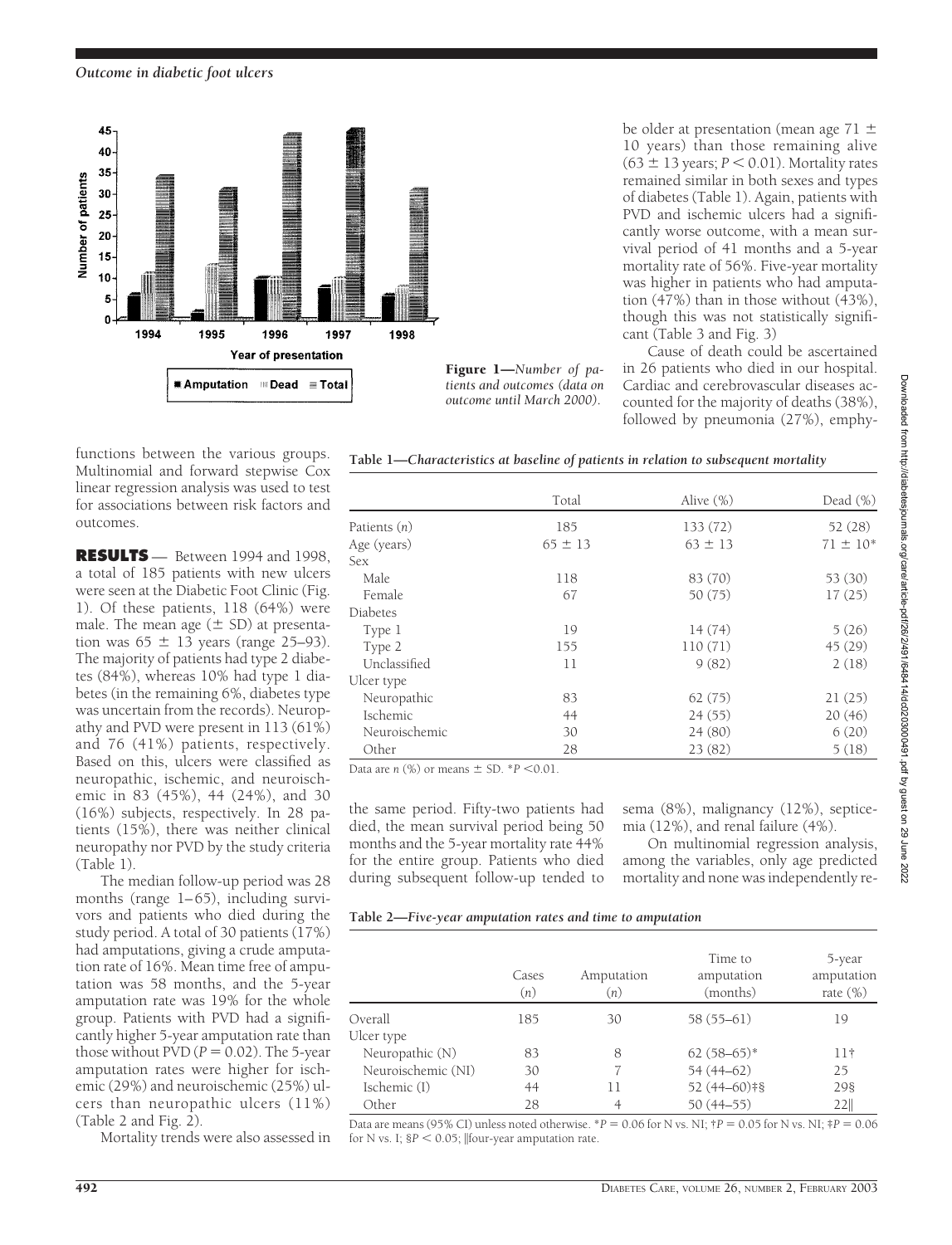

Figure 2—*Cumulative amputation rates in foot ulcers of various etiologies.*

**Table 3—***Mean survival period and 5-year mortality*

amputation rates of 11.2% in patients with new-onset foot ulcers over a 4-year period. This is in agreement with crude amputation rates (16%), 5-year amputation rates (19%), and mean time to amputation (58 months) in our series. Absence of peripheral pulses has been established to be a risk factor for subsequent amputation  $(11–16)$ . In our study, 59% of patients who had amputations had PVD. Five-year amputation rates (27%) were higher, and time to amputation (53 months) was less ( $P < 0.05$ ) in these patients. Prevalence of peripheral neuropathy was not significantly more common among amputees. Indeed, time to amputation was greater in those with neuropathy than in those without (Table 2). We believe that those who developed ulcers in the absence of clinical neuropathy were

lated to amputation. Similarly, on multivariate forward stepwise Cox regression analysis to estimate time to outcome, age predicted shorter survival time (*P* 0.01).

**CONCLUSIONS** — Foot problems in diabetes continue to challenge the clinicians who care for these patients. Not only are they associated with morbidity and disability, but they also lead to significant impairment of quality of life (5). Although a high mortality is well documented in patients with diabetic foot problems following amputation, few studies have assessed long-term mortality in patients with new-onset diabetic foot ulcers (6).

The study design included only patients with recent-onset foot ulcers, thus avoiding overestimation of disease severity that may occur when prevalent cases are included. We used simple clinical tests to diagnose PVD and neuropathy. These can be easily performed in any hospital or community foot clinic. We regard our results as robust, since a large number of patients with foot ulcers were followed for a substantial period. Mortality rates are likely to be particularly accurate, as we included podiatry records, hospital data, and information from the district mortality register. However, the exact cause of death could be ascertained only if the patient died in our hospital.

Observational studies suggest that 6–43% of patients with diabetes and a foot ulcer eventually progress to amputation (7–9). Ramsey et al. (10) reported

Cases (*n*) Deaths (*n*) Survival (months) Overall 185 52 50 (47–54) 44 Ulcer type Neuropathic (N) 83 21 52 (48–57) 45 Neuroischemic (NI) 30 6 53 (45–61)\* 20 Ischemic (I) 44 20 41 (34–49)†‡ 56†‡ Other 28 5 46 (42–51) 23§<br>
mputation 30 9 50 (42–58) 47 Amputation

Data are means (95% CI) unless noted otherwise.  ${}^{*}P = 0.05$  for I vs. NI;  ${}^{*}P < 0.05$  for I vs. N;  ${}^{*}P < 0.05$ ; §three-year mortality.



Figure 3— *Cumulative survival rates in foot ulcers of various etiologies.*

Downloaded from http://diabetesjournals.org/care/article-pdf/26/2/491/648414/dc0203000491.pdf by guest on 29 June 2022

Downloaded from http://diabelesjournals.org/care/article-pdf/26/2/491/648414/dc0203000491.pdf by guest on 29 June 2022